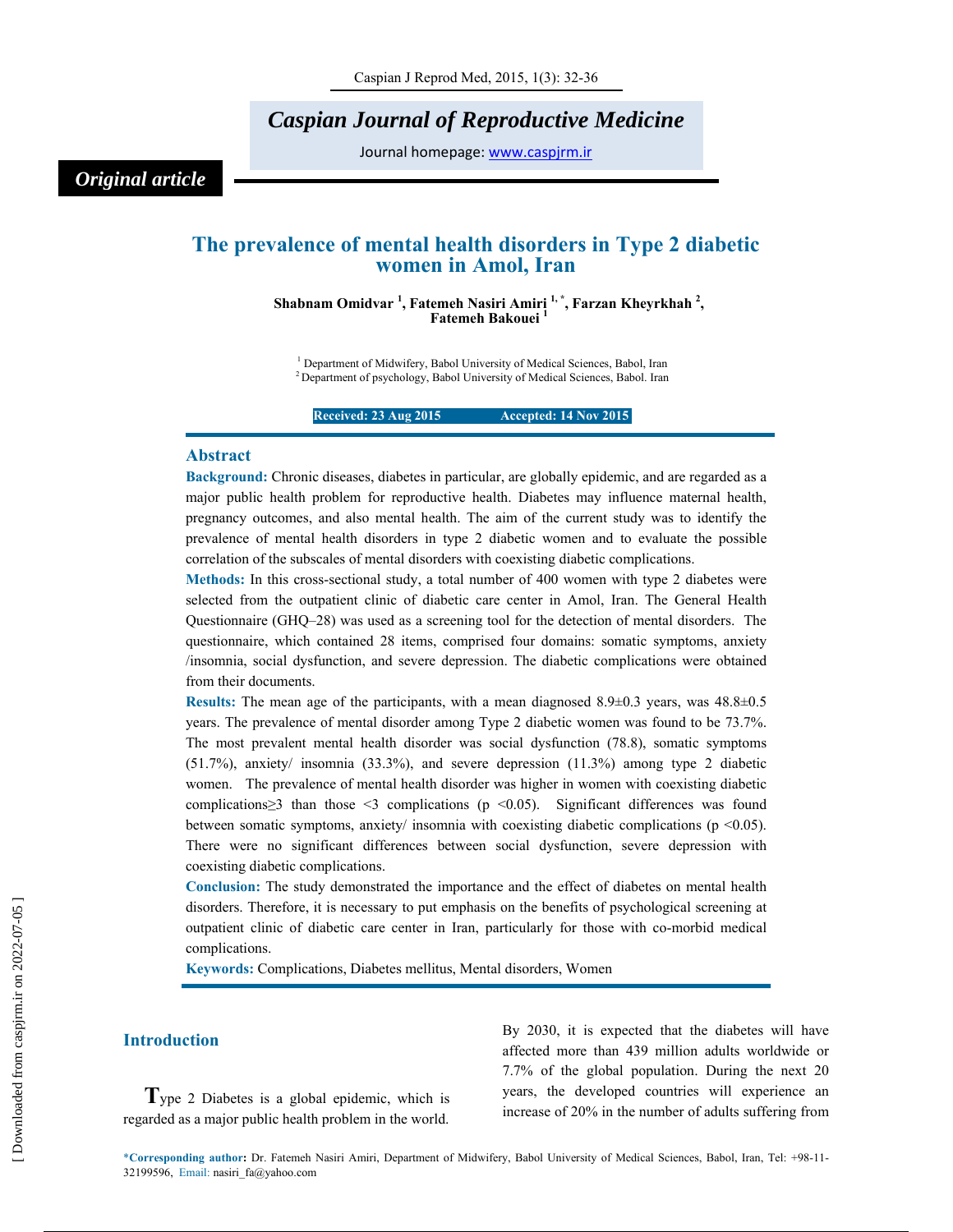# Reprod Med

diabetes, and the developing countries will also be facing an increase of 69%(1).

Chronic diseases such as diabetes are commonly associated with mental disorders (2-6). Diabetes is one of the most psychologically demanding chronic medical illnesses (7).

Depression has been reported to be more prevalent in patients with chronic illnesses in general and diabetes in particular; Meta analyses of the available literature suggest that the prevalence of depression in diabetic patients is nearly twice as high as the prevalence found in non-diabetic adults (8, 9). It has been realized that emotions play an important role in diabetes (10, 11).

The purpose of the current study was to identify the prevalence of mental health disorders in type 2 diabetic women and to evaluate the possible correlations of the subscales of mental disorders with coexisting diabetic complications.

### **Materials and Methods**

In this cross-sectional study, a total number of 400 women with type 2 diabetes were selected from outpatient clinic of diabetic care center in Amol, Iran. The General Health Questionnaire (GHQ–28) was used as a screening tool for the detection of mental disorders. This questionnaire was developed by Goldberg & Hillier (1979) for screening somatic symptoms, anxiety and insomnia, social dysfunction and severe depression. A review of studies on the validation of the GHQ–28 in different countries demonstrates that this questionnaire is high in validity and reliability, and can be used as a screening tool for mental disorders in the community. The questionnaire was translated into Persian in an attempt to make it comprehensible for almost everyone. The validity and reliability indices of the questionnaire were also determined by an independent study. It should be mentioned that the questionnaire has previously been translated into Persian and its validity and reliability indices were reported to be acceptable in other studies in Iran (12, 13). All patients were asked to complete a patient information form and the Farsi version of the GHQ-28. Total score ranged from 0 to 84 in 4 subscales measuring; somatic symptoms, anxiety/insomnia, social dysfunction, and severe depression. We used a cut-off score of two for each subscale and six for the total score. Based on such

scoring, if the total score was 5 or less (out of 28), then the person would be regarded as healthy. The higher the GHQ-28 scores, the greater the degree to which the subject may suffer from a psychiatric distress  $(11, 14)$ . The GHQ-28 incorporates four subscales: somatic symptoms (items 1-7); anxiety and insomnia (items 8-14); social dysfunction (items 15-21); and severe depression (items 22- 28)(15). Respondents rate themselves on a four-point severity scale according to how they recently experienced each GHQ item: "better than usual"; 'same as usual"; 'worse than usual'; or 'much worse than usual'. Depending on the severity of the choice selected, each item is normally scored either '0' or 'l". A total score is computed by adding the scores of each individual item (11, 14-16).

All analyses were performed using the Statistical Package for Social Sciences (SPSS 18.0). Descriptive and inferential statistics were used for the description and analysis of variables. Statistical analyses were performed through chi-squared test. P< 0.05 was considered statistically significant.

### **Results**

The demographic characteristics of the participants are demonstrated in Table1. The mean age of the participants, with a mean diagnosed 8.9±0.3 years, was 48.8±0.5 years. Half of the participants were in middle age group and the majority of them were housewives. More than half of the participants were illiterate. A great number of them were overweight (73.3%), with the mean BMI of 28.9±0.2.

The most common chronic complication was retinopathy (43.9%), which was followed by cardiovascular complications (19.9%).

The prevalence of mental disorder among Type 2 diabetic women was found to be 73.7%. The most prevalent mental health disorder was social dysfunction (78.8), followed by somatic symptoms (51.7%), anxiety/ insomnia (33.3%), and severe depression (11.3%) among type 2 diabetic women. The prevalence of mental health disorder was higher in women with coexisting diabetic complications≥3 than those  $\leq$  complications (p  $\leq$  0.05). A significant difference was found between somatic symptoms and anxiety/ insomnia with coexisting diabetic complications ( $p \le 0.05$ ). There were no significant differences found between social dysfunction and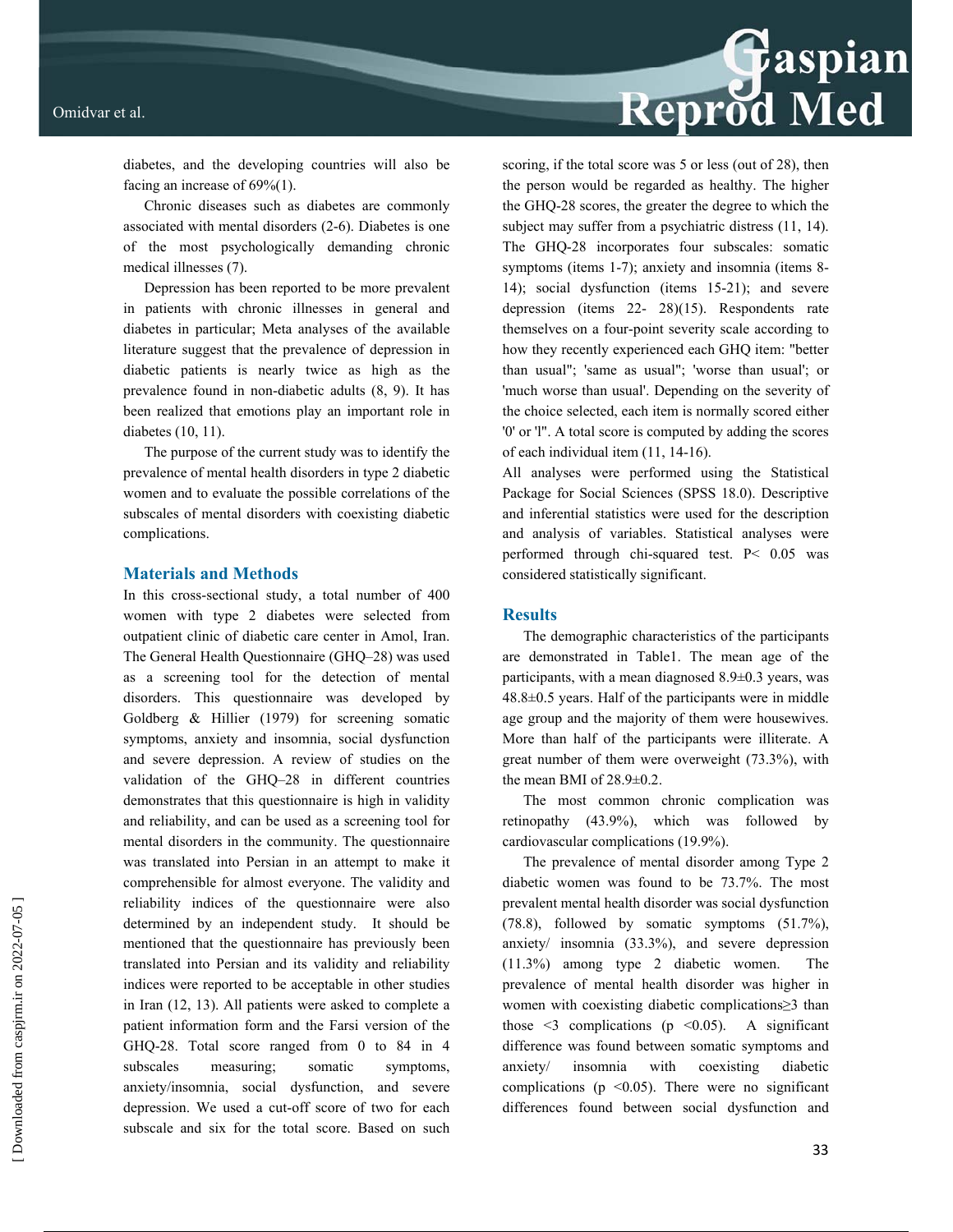| outpatient clinic of diabetic care center in Amol, Iran (n=400) |                                                              |                                     |  |  |  |  |
|-----------------------------------------------------------------|--------------------------------------------------------------|-------------------------------------|--|--|--|--|
| Demographic variables                                           | $N(\%)$                                                      |                                     |  |  |  |  |
| Age (years)                                                     | <35<br>$35 - 50$<br>>50                                      | 28(7.0)<br>199 (49.8)<br>173 (43.2) |  |  |  |  |
| Menopause                                                       | Yes<br>N <sub>0</sub>                                        | 201 (50.3)<br>199 (49.7)            |  |  |  |  |
| Education                                                       | <b>Illiterate</b><br>Primary school<br>High school and above | 213(53.3)<br>110(27.5)<br>77 (19.2) |  |  |  |  |
| Occupation                                                      | Housewife<br>Employed                                        | 343(85.7)<br>57 (14.3)              |  |  |  |  |
| Family size                                                     | $<$ 5<br>$6 - 7$<br>$\geq 8$                                 | 66(16.7)<br>219(55.3)<br>111(28)    |  |  |  |  |
| No mental health disorder<br>Mental health disorder             | Total score $\leq 5$<br>Total score $> 5$                    | 105(26.3)<br>295 (73.7)             |  |  |  |  |

**Table1.** The characteristics of the women with type 2 diabetic from

severe depression with coexisting diabetic complications (Table 2).

### **Discussion**

The nature of cognitive disorders in diabetes can be associated with the action of stressing agents. Responding to acute stressful events, which are mostly for protection and adjustment, can trigger chronic stress, leading to neurochemical, neuroanatomical and cellular changes. It is worth mentioning that these changes can have consequences for the functioning of the brain. Acute exposure to stress can also engender the development and consolidation of memory, chronic stress, or chronic exposure to high levels of cortisol, which can deteriorate the cognitive performance. It is also a part of the etiology and progress for such neurological and psychiatric disorders as depression diseases, anxiety and posttraumatic stress disorders.



The dysfunctions of hypothalamus-adrenal-hypophysis axis, high levels of cortisol, and responses to stress are the characteristic of type 1 and 2 diabetes for their low glucose control. These consequences suggest that common mechanisms can take part in the development of neurological complications, associated with anxiety, depression diseases and diabetes (17).

Complications, due to such chronic disorders as diabetes, may impair the quality of life (18). Selfconfidence, family life, and even general perceptions of health, and pain are negatively impacted by diabetes. Moreover, compared to the general population, the prevalence of psychological and other disorders are higher among diabetic patients. The negative impacts of emotional problems on the quality of life include the poor medical outcomes, the impaired self-care behaviors, the increased rate of mortality, and the risk of cardiovascular complications (19, 20).

Studies have reported that the quality of life in diabetic patients is lower than that of healthy people, which could be due to many restrictions in their daily lives. This may greatly affect the diabetic patients' mental health, mood, physical, and social functions (19-22). In the present study, we found a high frequency of mental disorders. The highest percentage belonged to social dysfunction, followed by somatic symptoms. There are several controlled studies demonstrating the increased prevalence of depression and other mental disorders as well. The researchers have mentioned that mental disorders may constitute a major risk factor in the development of type 2 diabetes and might accelerate the onset of complications(5, 6).

Our finding was consistent with those of other studies. De Jonge et al., for instance, found that there were major depressive episodes in 15.4% of the subjects with diabetes, which was higher than those of non-diabetic subjects (23). It is worth mentioning that

| <b>Table 2.</b> The association between coexisting diabetic and mental disorders in study population $(n = 400)$ |  |  |
|------------------------------------------------------------------------------------------------------------------|--|--|
|                                                                                                                  |  |  |

| <b>GHQ-28</b>      | <b>Total</b><br>$N(\%)$ | <b>Coexisting diabetic</b><br>complications $\leq$ 3<br>$N(\%)$ | <b>Coexisting diabetic</b><br>complications $\geq$ 3<br>$N(\%)$ | Chi-squared |  |
|--------------------|-------------------------|-----------------------------------------------------------------|-----------------------------------------------------------------|-------------|--|
| Somatic symptoms   | 207(51.7)               | 38 (18.4)                                                       | 169(81.6)                                                       | $18.8***$   |  |
| anxiety / insomnia | 188 (33.3)              | 32(17.0)                                                        | 156(83.0)                                                       | $9.52***$   |  |
| Social dysfunction | 315(78.8)               | 41(13.0)                                                        | 274(87.0)                                                       | $2.62^{Ns}$ |  |
| severe depression  | 45(11.3)                | 6(13.3)                                                         | 39(86.7)                                                        | $0.09^{Ns}$ |  |
| ** $D \angle 0.01$ |                         |                                                                 |                                                                 |             |  |

\*\* P<0.01

\*\*\*p<0.0001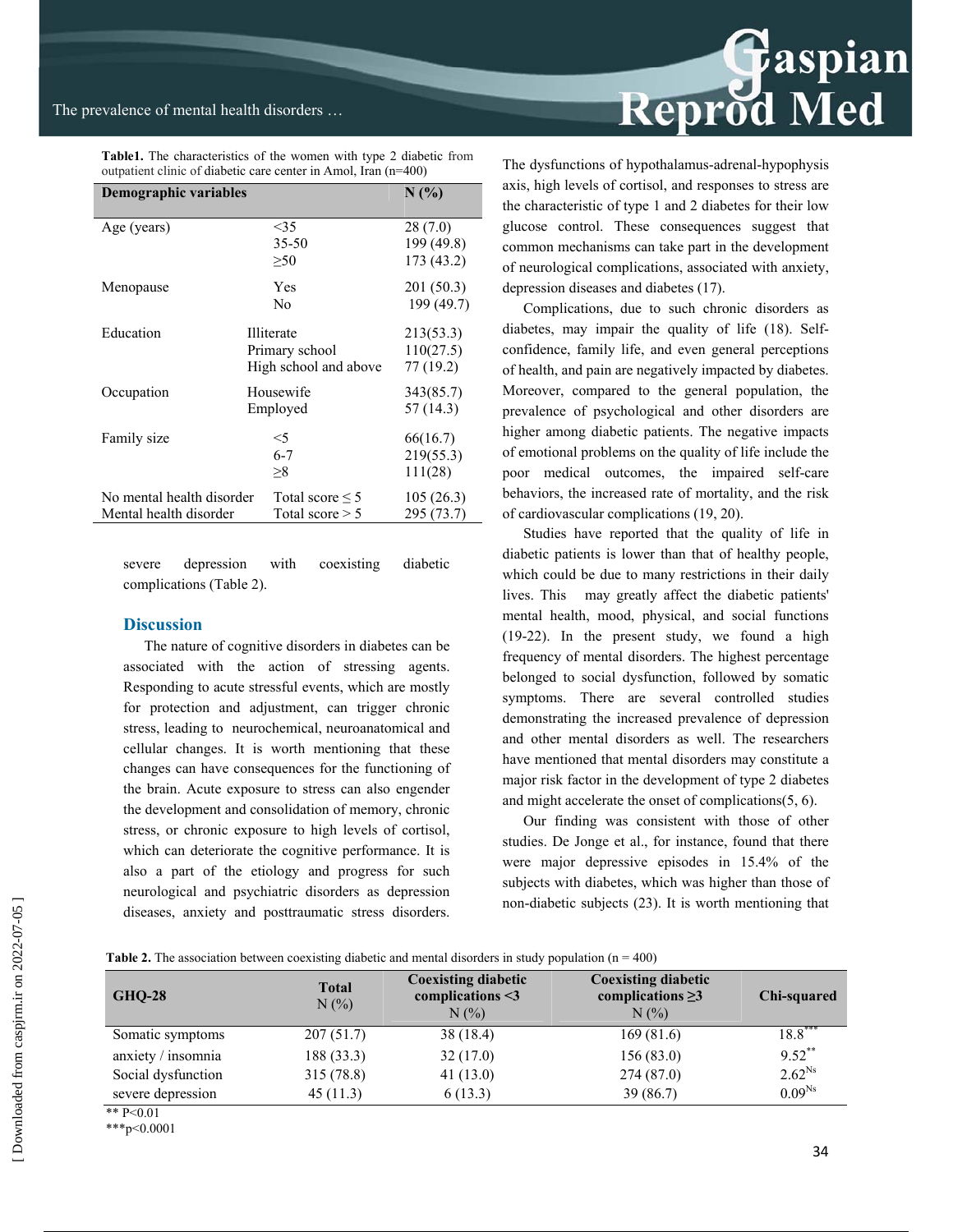52.3% of the participants in our study had anxiety and insomnia as the third most frequent disorder among the categories (24, 25). The prevalence of depression has been estimated to be up to 50% among the general medical population (26, 27). Severe depression was the least frequent mental disorder among the participants in our study. The reasons for the results contrary to those of other studies cannot be explained. More than half of the participants in this study were illiterate; therefore, illiteracy or low educational level can not only result in worse psychological symptoms of diabetes but also lead to unawareness about the disease, denial reactions, and limited social communication. Higher frequency of social dysfunction might be affected by low grade of education as well(28).

All in all, nowadays the screening of diabetic patients for mental disorders and the treatment of disorders are advocated in practice as routine components of diabetes care (29). It highlights the urgent need for health care professionals' awareness about the increased risk of psychological distress and mental disorders in patients with diabetes. Therefore, we highly suggest routine screening for distress, anxiety and affective disorders, particularly for those with more chronic conditions, complications, and poorer quality of life.

### **Conclusion**

Mental disorders seem to be a high frequency in diabetic women. The highest percentage belonged to social dysfunction, followed by somatic symptoms. The results represent the overall prevalence, and deserve further studies.

### **Acknowledgements**

This study was supported by a research grant from Babol University of Medical Sciences, Iran. We sincerely thank all the participants of this study.

### **Conflict of interest**

 The authors declare that they have no competing interests.

### **References**

 1. Shaw JE, Sicree RA, Zimmet PZ. Global estimates of the prevalence of diabetes for 2010 and 2030. Diabetes Res Clin Pract. 2010 Jan;87(1):4-14.

2. Musselman DL, Betan E, Larsen H, Phillips LS. Relationship of depression to diabetes types 1 and 2: epidemiology, biology, and treatment. Biological psychiatry. 2003;54(3):317-329.

Reprod Med

- 3. Tuncay T, Musabak I, Gok DE, Kutlu M. The relationship between anxiety, coping strategies and characteristics of patients with diabetes. Health and Quality of Life Outcomes. 2008;6(79):1-9.
- 4. Saglam AZ. Saler T. Erdem TY. Ataoglu E.Temiz LU YM. The frequency of depression in Turkish patients with diabetes and diabetic complications. Endocrinologist. 2010;20:19-22.
- 5. Astle F. Diabetes and depression: a review of the literature. Nurs Clin North Am. 2007;42:67-78.
- 6. Musselman Dominique L. Betan Ephi. Larsen Hannah Phillips LS. Relationship of depression to diabetes types 1 and 2: epidemiology, biology, and treatment. Biological psychiatry. 2003;54(3):317- 329.
- 7. Cox DJ FL. Major developments in behavioral diabetes research. J Consult Clin Psychol. 1992;60:628-638.
- 8. Ali S. Stone M. Peters J.Davies M. & Khunti K. The prevalence of comorbid depression in adults with type 2 diabetes: A systematic review and meta-analysis. Diabetic Medicine. 2006;23:1165- 1173.
- 9. Anderson Ryan J.Freedland. Kenneth E Clouse. Ray E Lustman PJ. The prevalence of comorbid depression in adults with diabetes a meta-analysis. Diabetes care. 2001;24(6):1069-1078.
- 10. Fisher EB TC, Devellis BM, Devellis RF. Healthy coping, negative emotions, and diabetes management: a systematic review and appraisal. Diabetes Educ. 2007;33(6):1080-1103.
- 11. Noorbala AA.Bagheri Yazdi SA. Yasamy MT MK. Mental health survey of the adult population in Iran. The British Journal of Psychiatry. 2004;184(1):70-73.
- 12. AbdiMasoul F. Evaluation of relation between job stress and psychiatric well being: study of 200 nurses. Journal of Tehran University of Medical Sciences. 2007;65(6):65-75.
- 13. Malakouti S. Reliability, validity and factor structure of the GHQ-28 used among elderly Iranians. International Psychogeriatrics. 2007;19:623-634.